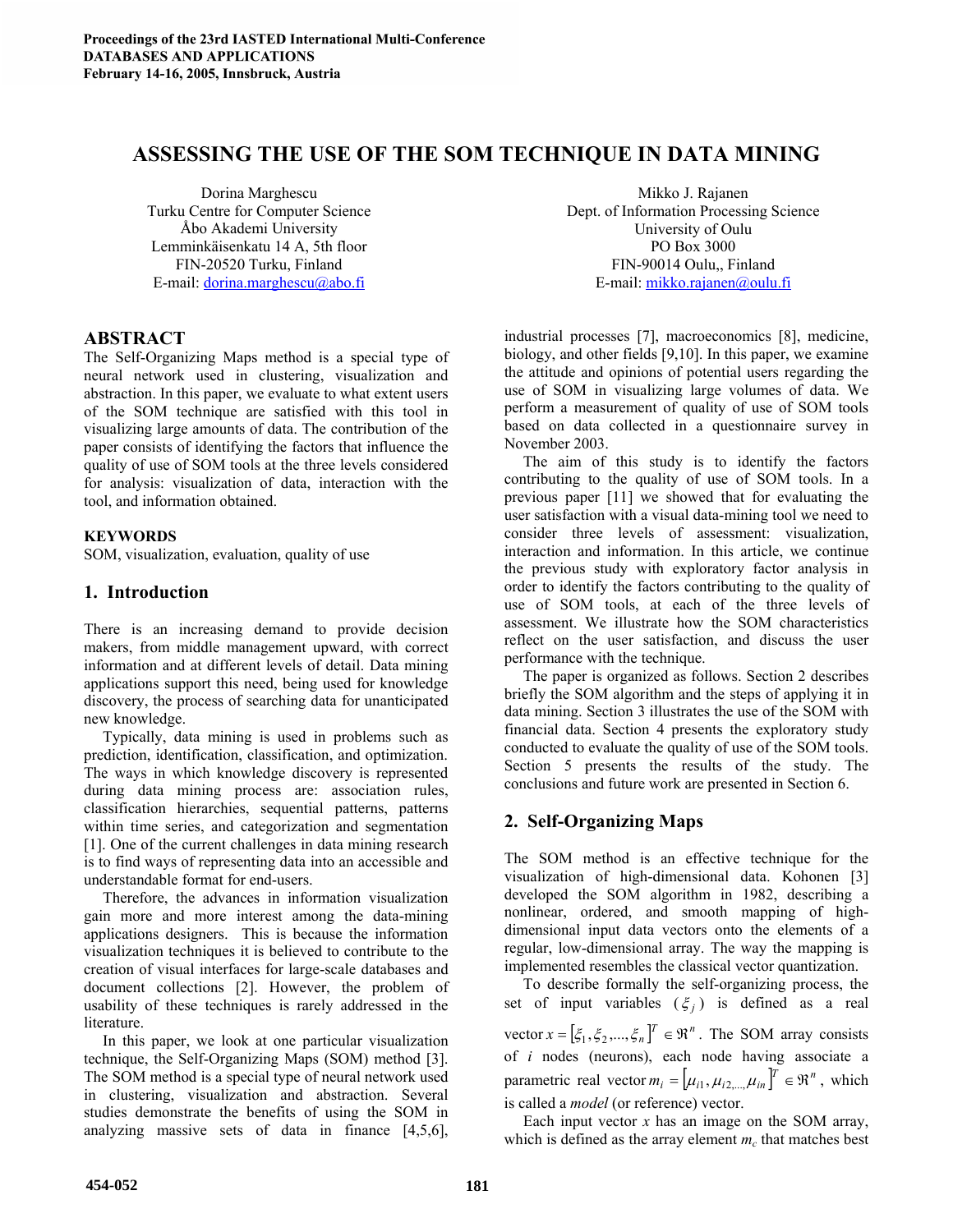with *x*. The matching is computed using a distance function,  $d(x, m_i)$ , which can be the Euclidian distance.

Applying the distance function to all input vectors, it is defined a mapping from the n-dimensional input data space to the two-dimensional SOM array. The SOM task is to define the  $m_i$  in such a way that the mapping is ordered and descriptive of the distribution of *x*.

In the learning process, when model vectors are updated, those nodes that are topographically close in the array to the current best-matching node will activate each other to learn the attributes' values from the input *x*. This will result in a local relaxation or smoothing effect on the model vectors in this neighborhood, which in continued learning leads to global ordering.

To illustrate the clustering of model vectors in the SOM, a *graphic display* called *U-matrix* has been developed [3], in which the average distances between the neighboring reference vectors are represented by shades in a gray scale. If the average distance of the neighboring neurons is small, then a light shade is used; and vice versa, dark shades represent large distances. A "cluster landscape" formed over the SOM then clearly visualizes the classification.

SOM algorithm is implemented in different software packages [3], and three of them will be considered for analysis in this paper. They are SOM\_PAK [12] and SOM Toolbox for Matlab [13], developed by the Laboratory of Computer and Information Science of Helsinki University of Technology, and Nenet [14] developed by the Nenet Team of Helsinki University of Technology.

Regardless the tool used the main steps in applying SOM for data mining are depicted in Figure 1:



## **Figure 1 The steps in using Self-Organizing Maps for data mining**

The data mining process is not always straightforward, and some of the steps may be repeated several times. At the initialization step, the following parameters have to be set: topology (rectangular or hexagonal – the latter is preferred), size (X and Y- dimensions), and initialization of the map units (random or linear). At the training step, the parameters are: neighborhood function type ("bubble" or Gaussian), neighborhood radius, learning type (batch or sequential), learning rate, and learning length.

# **3. The Use of the SOM Tools with Financial Data**

To illustrate the capabilities of the SOM to find patterns in financial data, we use a set of data involving 77 companies from pulp and paper industry from different countries, observed during the years 1997 and 1998. The size of the data matrix is 184 samples x 5 variables. The countries averages are included in the data set. The five variables represent financial ratios that characterize the performance of companies. These data and ratios are selected according to [6]. The ratios represent profitability (Operating margin and ROTA), solvency (Equity to capital and Interest coverage), and efficiency (Receivables turnover). Assuming the input data available, the interest of a data analyst could be focused on the following problems:

- How many clusters can be found in the data and what are the characteristics of each cluster?

- Which cluster yields as the best performing one? Which cluster is shown as the poorest one?

- Which is the performance of certain companies of interest?

- What can be said about benchmarking a certain number of companies against each other?

To answer these questions, we must apply the algorithm several times conform to Figure 1, until we obtain a map which is satisfactory in terms of both accuracy and visual clarity. First, the data are normalized so that the variance of each variable becomes equal to 1. The map we selected for decision making has the size of 6 x 5 neurons. The initial neighborhood radius is 6 neurons, and it decreases in time down to 1. The neighborhood function type is bubble, and the map units are linearly initialized. The algorithm used for learning is the batch train algorithm.

Figure 2 illustrates the clustering of the input vectors' models by using U-matrix method for visualization. The borders between neurons represent how similar in terms of a distance measure are two neurons. Dark shades of the borders account for large distances between data mapped into the corresponding two neurons, and light shades signify similarities between the data. Looking at the border shades we can distinguish the clusters existing in the data.



**Figure 2 Screen shot from Nenet that displays SOM using the U-matrix method**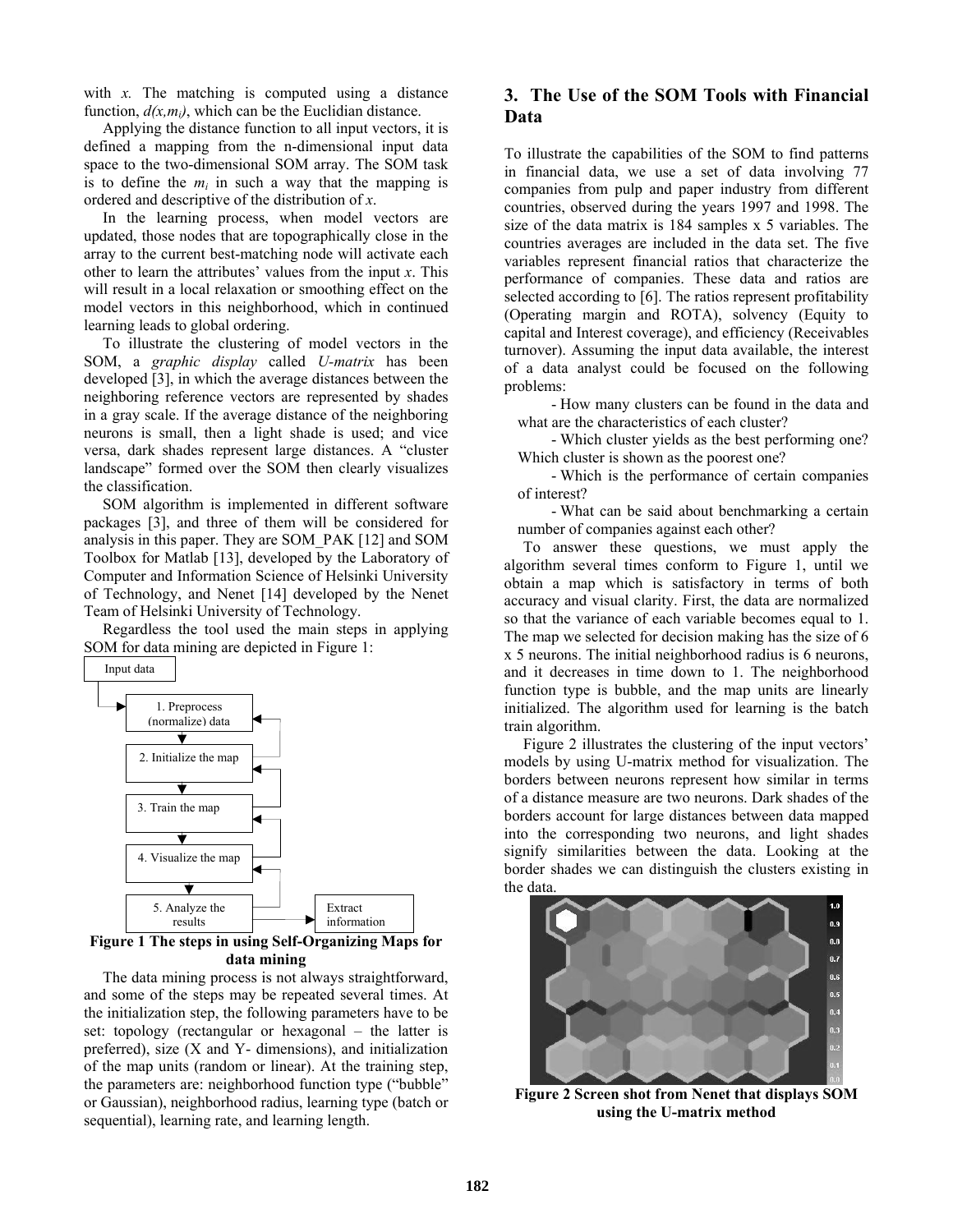In Figure 3, we have strengthened the borders with a thick dark line and we have obtained six clusters. The neuron with a white spot is the "active" node, having the values of each attribute listed in the lower-left corner. The upper-left corner box shows the companies matched to the





Along with the U-matrix, the SOM tools provide the visualization of the maps (feature planes) associated to each input variable (Figure 4). These feature planes show the distribution of input data for each variable and they are useful for characterizing the clusters.



feature plane, very dark tones similar to black represent very low values of the ratios, bright tones of gray represent medium and above medium values, while the gray tone corresponding to the upper part of the scale shows high values<sup>1</sup>. By examining the feature planes, one obtains description of the data clusters as follows. Cluster

 $\overline{a}$ 

1 shows excellent profitability and solvency, and very good efficiency. Cluster 2 contains very efficient companies but with medium values for profitability and solvency. Cluster 3 reveals very low profitability and solvency, but very high efficiency. Cluster 4 is characterized by very good solvency, good or medium profitability, and very low efficiency. Cluster 5 is characterized by medium profitability and solvency, and poor efficiency. Cluster 6 is the worst cluster, containing the poorest companies in all respects: profitability, solvency, and efficiency.

We have illustrated above how the SOM technique can be used to visualize multidimensional financial data, and facilitate the decision maker to rate and benchmark different companies of interest according to certain criteria or importance of the ratios.

In the next section, we evaluate the extent to which potential users are satisfied with the SOM technique.

# **4. Exploratory Study: Evaluating Quality of Use of the SOM Tools**

Quality of use represents the totality of features and characteristics of the tool that account for its ability to satisfy the users' needs. It reflects the user satisfaction with all the features of the tool. In order to evaluate the quality of use of the SOM tools, we conducted an exploratory study in which the data collection process consisted of three phases. First, participants were trained to use the SOM technique. Second, they were asked to solve a task and report their findings (qualitative data). Third, the participants filled a questionnaire (providing quantitative data for the study).

### **4.1 Participants**

The participants were 26 students, enrolled for an Information Systems course, in a public university.

#### **4.2 Task**

The task required the students to train for several times different SOMs with the input data provided, until they obtain a map on which to visualize the data and identify the clusters. Students were asked to answer five questions and document their solutions in a report. The questions were: 1: How many clusters do you identify and what are the characteristics of each cluster? 2: Which is the cluster that contains the best performers in the market? 3: Which is the cluster that contains the worst performers in the market? 4: Discuss the performance of three specific companies based on their positions on the map and compare the results with the real data from the file provided. 5: Benchmark five specific companies one against the other, based on their positions on the map.

<sup>&</sup>lt;sup>1</sup> The presentation of the feature planes and U-matrix is in grayscale due to printing requirements for these Proceedings. The Nenet provides colored maps, for a better visualization on the computer screen.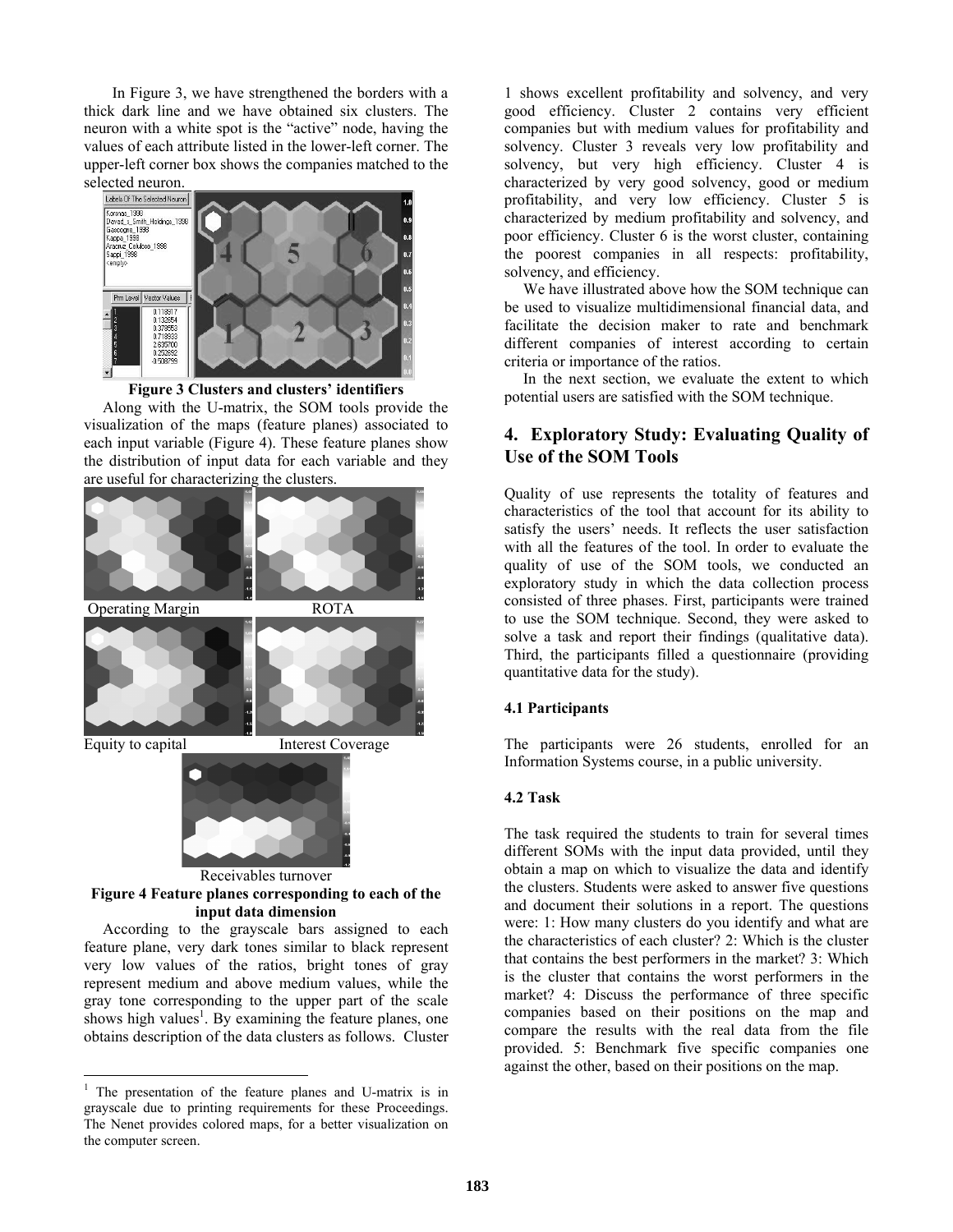#### **4.3 Materials**

We have used three software packages, which have implemented the SOM algorithm, all being available online for downloading. These were SOM\_PAK, SOM Toolbox for Matlab, and Nenet. Nenet was definitely preferred by all students, for visualizing the maps, while different students used either SOM\_PAK or SOM Toolbox to train the maps. We have used Binomial, and Chi-square tests to find whether there are differences in attitudes or opinions of the SOM\_PAK and SOM Toolbox users, but no differences were found significant.

#### **4.4 The quality attributes**

For evaluating the quality of use of SOM tools, we considered three levels of assessment [11]: visualization, interaction, and information. For each level, we selected and included in the questionnaire a number of attributes to be assessed (Tables 1, 2 and 3).

| <b>Table 1 Attributes of visualization</b> |                                                    |  |  |  |
|--------------------------------------------|----------------------------------------------------|--|--|--|
|                                            | - Requirements on input data format                |  |  |  |
| Initial                                    | - Adequacy of normalized data                      |  |  |  |
| settings                                   | - Easy to understand parameters                    |  |  |  |
|                                            | - Easy to use parameters                           |  |  |  |
|                                            | - Data structure: Data clusters, trends, attribute |  |  |  |
|                                            | values, correlations between attributes            |  |  |  |
|                                            | - Data content: Exploration and description of     |  |  |  |
|                                            | data                                               |  |  |  |
| Data                                       | - Data variation                                   |  |  |  |
| display                                    | - Data comparison                                  |  |  |  |
|                                            | - Tabulation of data                               |  |  |  |
|                                            | - Decoration of data                               |  |  |  |
|                                            | - Labeling of data                                 |  |  |  |
|                                            | - Dimensionality and size of the graphic           |  |  |  |
|                                            | - Thinking about what is seen:                     |  |  |  |
|                                            | - Substance of the data                            |  |  |  |
| Reporting                                  | - Design elements                                  |  |  |  |
| functions                                  | - Computational issues                             |  |  |  |
|                                            | - Easy to integrate the resulting maps within      |  |  |  |
|                                            | other software applications                        |  |  |  |

**Table 2 Attributes of interaction with the tool** 

| Ease of use  | - Too many steps required                      |  |
|--------------|------------------------------------------------|--|
|              | - Easy to use tool                             |  |
| Learnability | - Easy to learn tool                           |  |
|              | - Satisfaction with learnability               |  |
| Efficiency   | - Time needed to obtain a good map             |  |
|              | - Provides the information needed              |  |
| Accuracy     | - Satisfaction with the accuracy of the system |  |

**Table 3 Attributes of information** 

| Richness | Reliable, complete, interesting, needed,    |  |
|----------|---------------------------------------------|--|
|          | useful                                      |  |
| Accuracy | Accurate, precise, correct                  |  |
| Clarity  | Clear and understandable, Easy to interpret |  |
| Novelty  | New                                         |  |

All questions used a 5-point scale, e.g. *very good; good; medium; poor; very poor*, but in the analysis we have mapped the answers on a 3-point scale as follows: *very good + good; medium; poor + very poor.* 

#### **4.5. Data analysis**

We performed exploratory factor analysis on the quantitative data collected in the questionnaire survey. We used the Principal Axis Factoring technique with Varimax Rotation method in SPSS 11.5, and we obtained the factors that account for the variance in each of the three levels of quality: visualization, interaction, and information. The variables used in the analysis and the factors obtained are listed in Table 4. The variables are displayed in the table so that it is clear to which factor they correspond. The factors loadings *(f)*, considered for identifying the factors, are showed in the same table.

Partly due to the small number of participants, the KMO measures [15] computed for assessing the adequacy of data for factor analysis were relatively low, but still acceptable. The Bartlett test [15], which assesses whether the correlation matrix is appropriate for factoring, shows good values for the significance levels (i.e.  $p \rightarrow 0$ ).

|                |                         | l able 4 Factors and their variables |
|----------------|-------------------------|--------------------------------------|
| Level          | Factors                 | Variables and factor loadings        |
|                | - Description of        | - Data description $(f=.736)$        |
|                | data: $(\alpha = .65)$  | - Data comparison $(f=.608)$         |
| Visualization  |                         | - Labeling of data $(f=.863)$        |
| quality        | - Explanation of        | - Attributes values $(f=.462)$       |
|                | data: $(\alpha = .64)$  | - Decoration of data (use of         |
|                |                         | colors, lines, etc.) $(f=.605)$      |
| $KMO = .550$   | - Exploration of        | - Exploration of data $(f=.160)$     |
| Bartlett test: | data: $(\alpha = .69)$  | - Tabulation of data $(f=.822)$      |
| $p = 0.006$    |                         | - Dimensionality of data             |
| Cronbach's     |                         | $(f=0.94)$                           |
| $alpha = .72$  | - Graphic               | - Data variation $(f=.706)$          |
|                | elements:               | - No problems in reading the         |
|                | $(\alpha = .57)$        | graphic content $(f=.565)$           |
|                |                         | - Easy to meet requirements for      |
|                | - Preparation for       | the data $(f=.506)$                  |
| Interaction    | usage: $(\alpha = .64)$ | - Easy to understand                 |
| quality        |                         | parameters $(f=.536)$                |
|                |                         | - Ease to learn tool $(f=.842)$      |
| $KMO = .55$    |                         | - Easy to use parameters             |
| Bartlett test: | - Ease of use:          | $(f=.709)$                           |
| $p = 0.04$     | $(\alpha = .67)$        | - Easy to use tool $(f=.662)$        |
| Cronbach's     |                         | - Number of steps required to        |
| $alpha=.65$    |                         | get a good map $(f=.312)$            |
|                |                         | - Satisfaction with the time         |
|                |                         | $(f=.697)$                           |
|                | - Ease of               | - Clear and understandable           |
|                | interpreting:           | $(f=.51)$                            |
|                | $(\alpha = 80)$         | - Easy to interpret $(f=.658)$       |
| Information    |                         | - Precise $(f=.771)$                 |
| quality        |                         | - Correct $(f=.663)$                 |
|                | - Usefulness:           | - Satisfaction with the              |
|                | $(\alpha = .68)$        | information content $(f=.607)$       |
|                |                         | - Useful $(f=796)$                   |
| $KMO = .555$   | - Reliability:          | - Reliable $(f=.738)$                |
| Bartlett test: | $(\alpha = .68)$        | - Complete $(f=.813)$                |
| $p = 0.000$    |                         | - Satisfaction with information      |
| Cronbach's     | - Accuracy:             | correctness $(f=.8)$                 |
| $alpha = 78$   | $(\alpha = .56)$        | - Accurate information $(f=.52)$     |
|                |                         | - New $(f=.641)$                     |
|                | - Novelty:              | - Interesting $(f=.263)$             |
|                | $(\alpha = .55)$        | - Needed for the task $(f=.771)$     |

**Table 4 Factors and their variables** 

To check the consistency of the constructs, we examined the Cronbach's alpha value for each of the levels and latent factors *(*α*)* and the results are showed in Table 4. The overall Cronbach's alpha value is 0.82. A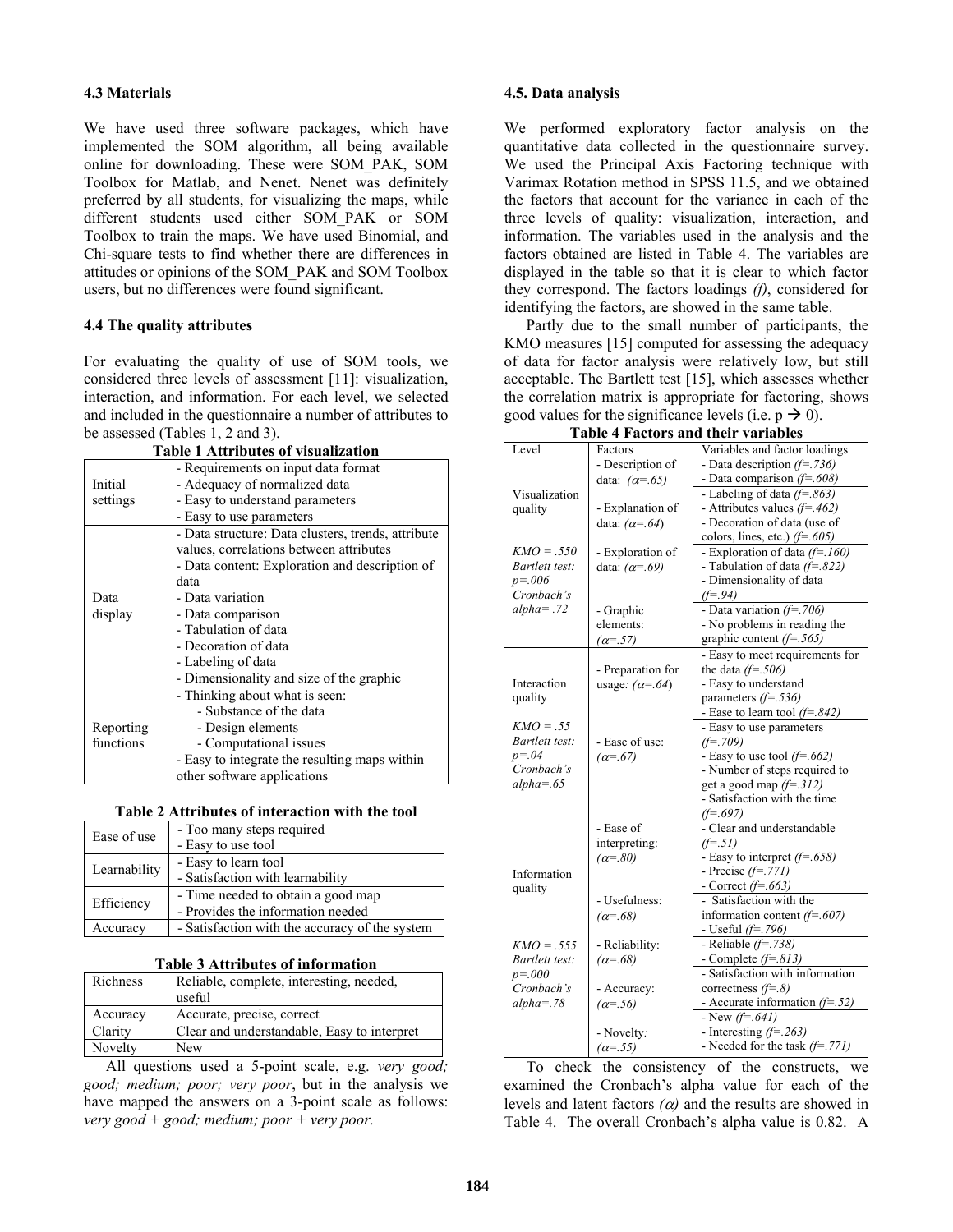rule of thumb says that values of Cronbach's alpha over 0.7 are acceptable. The smaller values of Cronbach's alpha corresponding to the latent factors may be due to the small number of observations available in the study. The selection of the variables of each scale has been based on the factor analysis results. We eliminated from the initial list of attributes those which by including them would have decreased the KMO or Cronbach's alpha values.

### **5. Results**

#### **5.1. Quantitative data**

The quality of visualization is presented in Figure 5. According to Table 4, the factors, which influence the quality of visualization, can be formulated in terms of description of data, explanation of data, exploration of data, and graphic elements. Each factor explains some of the relationships between the variables that are observed. These factors accounts for 58.25% of the variance in the quality of visualization data. Description of data accounts mostly for how well the data comparison, description and attributes values are represented in the visualization. In the case of SOM, students found good visualization of comparable data (85% of the students agreed), and good depiction of attributes values (58% agreed, and 23% were neutral). Explanation of data is associated with labeling of data (which was good for  $46\%$ ) and decoration of data – the use of colors and lines to describe the data (good for 31% and medium for 46%). Exploration of data is found good by 61% of the respondents. It is observed that dimensionality of data is considered adequate only by 38%, while tabulation of data is appropriate only by 27%. Students found well represented the variation of data  $(65%)$  – i.e. different graphic elements display different pieces of information, and about 38% of the users did not have problems in interpreting the graphic content, but 42% of them did have problems.

Quality of interaction is depicted in Figure 6. The two factors identified to account for the 55.59% of the variance are: preparation for usage and ease of use. About 69% of the students found the tools easy to learn, though for 27% of the students the parameters were not easy to understand. Data requirements were considered easy to meet by 73% of the users. The tools were found also easy to use (by 65% of the respondents), the parameters easy to use/change (by 69% of the respondents), but the time required to get a good map was satisfactory only for 27%. This is perhaps due to the fact that many trials are required until an appropriate map is obtained. Therefore, most of the people (58%) considered that there are too many steps needed to get a good map.

Figure 7 depicts the quality of information obtained. The factors responsible for 66.24% of the variance in the data are: ease of interpreting, usefulness, reliability, accuracy, and novelty. 73% of the students agreed that the format of the information is clear and understandable, but a less number found it correct (58%), and easy to interpret (54%). Preciseness seemed to be the weakest feature, because only 35% of the respondents found the information precise, while 23% found it imprecise. The usefulness and satisfaction with the information content are quite high (65% of the users gave positive answers), and even much higher is the confidence in the information obtained (81% of the students found it reliable). Satisfaction with correctness is relatively good  $(46\%$ agreed, 46% neutral). Very encouraging were the ratings recorded for the novelty. The information was found needed by 88%, interesting by 81%, and new by 58% of the students.



**Figure 5 Quality of visualization** 





#### **Figure 7 Quality of information**

Regarding the usefulness of the technique in data mining, the SOM visualization was found helpful in finding clusters (92.3% agreed), comparing data (84.6% agreed), finding trends in data (73,1% agreed), and correlations between attributes (50% agreed).